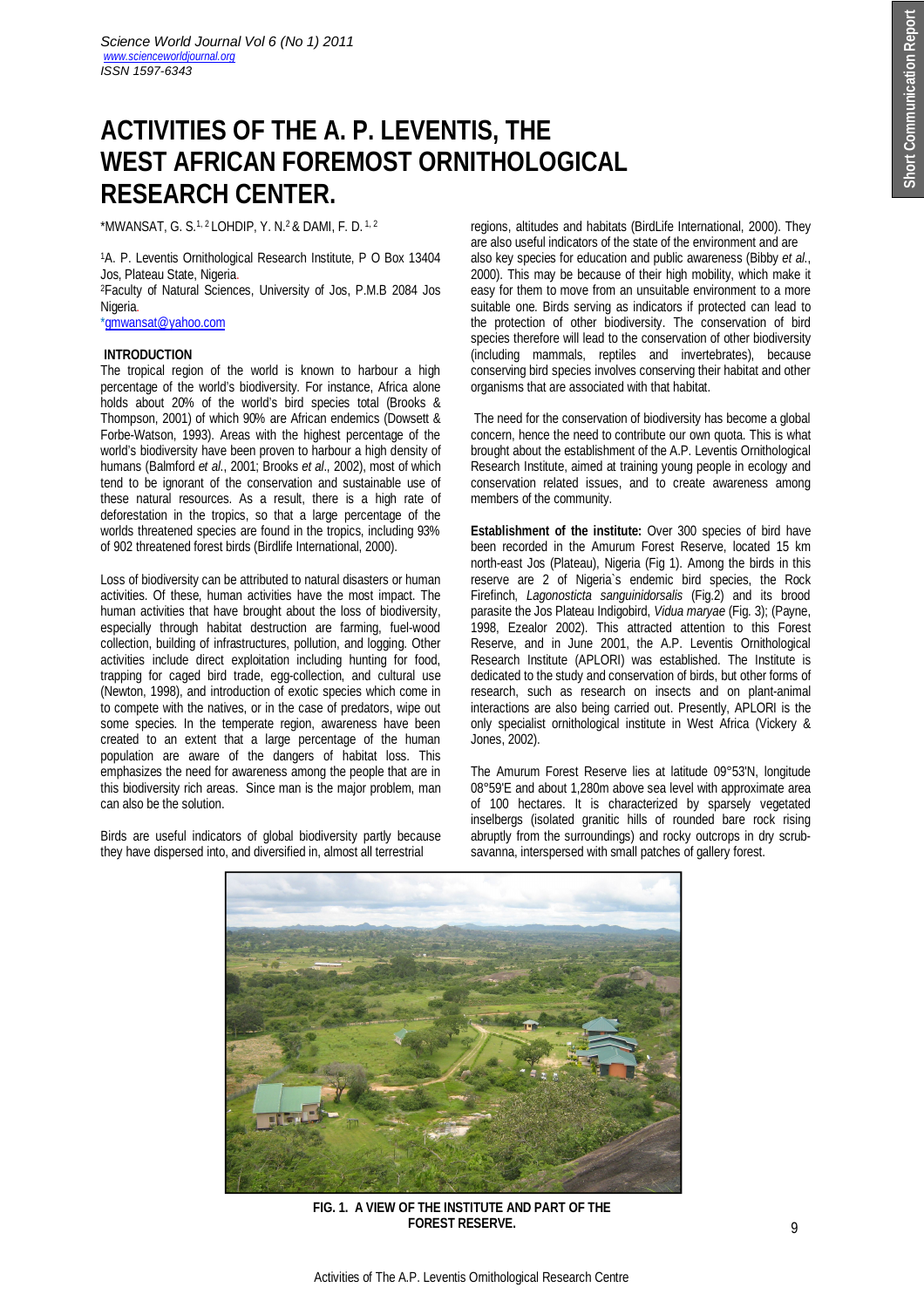

**FIG. 2 ROCK FIREFINCH,** *Lagonosticta sanguinodorsalis*



 **FIG. 3 JOS PLATEAU INDOGOBIRD,** *Vidua marya*

**Academic activities:** The institute offers a Masters Degree programme in Conservation Biology, which is aimed at training young conservationist in West Africa. The programme runs for 12 months with input from European institutions. A total of 22 postgraduate students at Masters level have so far graduated, and are now involved in various forms of research or conservation activities.

One important aspect of conservation is the need to understand the ecology of the species that will be conserved. Each of these students was given the opportunity to carry out a project which will enhance the ecological knowledge of species.

Some of the results of these studies have already been published in peer reviewed journals (Table 1), while others have been presented both at local and international conferences as a way of sharing our finding so that they could be applied both in Nigeria and other parts of the world.

**Community development projects:** As human activities have been shown to be the biggest cause of the loss of biodiversity, it is important to involve people in all attempts to conserve nature.

The Laminga community, who own the forest to a large extent depended on it as a source of income. For instance, part of the reserve was being used by some of the villagers as farms. Therefore, when the forest was to be conserved, there was a need to create an alternative source of income. First, people were employed from among the community to work in the institute. Secondly, they were taught to make use of the forest resources sustainably by harvesting the resources that will not be of negative impact, thus the introduction of the Bee-Keepers Association.

To a large extent, the community was discouraged from collecting fuel wood from the forest. But knowing that this cannot be completely stopped unless an alternative is made available, a project was introduced which will minimize the amount of wood that has to be collected for used as fuel wood. This is the Fuelefficient stove project. The project involved the women from the Laminga and neighbouring communities trained to make fuel efficient stoves out of clay, collected from the village.

In 2000, a nursery which nurtured native seedlings was established in the village. The aim of this nursery is to supply the

## **TABLE 1. LIST OF PUBLICATIONS FROM RESEARCH CONDUCTED AT APLORI.**

| Vickery, J. & Jones, P. J. 2002. A new ornithological institute in Nigeria. Bull. African Bird Club 9(1): 61–62.                                                                                                                                         |
|----------------------------------------------------------------------------------------------------------------------------------------------------------------------------------------------------------------------------------------------------------|
| Wilson, J. M. & McGregor, R. 2002. House Sparrow Passer domesticus in Nigeria. Malimbus 24(1): 41-42.                                                                                                                                                    |
| Wilson, J. M. 2002. First breeding record of Little Grey Woodpecker Dendropicos elachus in Nigeria. Malimbus 24(1): 42-43.                                                                                                                               |
| Ottosson, U. & Waldenström, J. 2002. A Yellow-throated Leaflove (Chlorochicla flavicollis) with extra wing feathers among the primaries. AFRING News<br>$31(1&2): 24-25.$                                                                                |
| Wilson, J. M. & Sallinen, P. 2003. First records of Didric Cuckoo Chrysococcyx caprius parasitizing Cricket Warbler Spiloptila clamans. Malimbus 25: 95-96.                                                                                              |
| McGregor, R & Wilson, J. M. 2003. A major range extension of Locust Finch Ortygospize locustella in West Africa. Malimbus 25: 99-101.                                                                                                                    |
| McGregor, R. 2004. Ortolan Buntings rediscovered in Nigeria after a 38 year absence. Bull. African Bird Club 11(1): 30-31.                                                                                                                               |
| Manu, S., Peach, W. & Cresswell, W. 2005. Notes on the natural history of the Ibadan Malimbe Malimbus ibadanensis, a threatened Nigerian endemic.<br>Malimbus 27: 33-39.                                                                                 |
| Manu, S., Peach, W., Bowden, C. & Cresswell, W. 2005. The effects of forest fragmentation on the population density and distribution of the globally<br>endangered Ibadan Malimbe Malimbus ibadanensis. Bird Conservation<br>International, 15: 275-285. |
| Stervander, M., Ottosson, U., Hulme, M. & Molokwu, M. N. 2005. Little Rush Warbler Bradypterus baboecala new to Plateau State, Nigeria. Malimbus 27:46-<br>47.                                                                                           |
| Ottosson, U. Waldenström, J. Hjort, C. & McGregor, R. 2005. Garden Warbler Sylvia borin migration in sub-Saharan West Africa: Phenology and body mass<br>changes. Ibis 147: 750-757.                                                                     |
| Wright, D. & Jones, P. 2005. Population densities and habitat associations of the range-restricted Rock Firefinch Lagonosticta sanguinodorsalis on the Jos<br>Plateau, Nigeria. Bird Conservation International 15(3): 287 - 295.                        |
| Ottosson, U. Waldenström, J. Hjort, C. & McGregor, R. 2005. Garden Warbler Sylvia borin migration in sub-Saharan West Africa: Phenology and body mass<br>changes. Ibis 147: 750-757.                                                                     |
| Osinubi, T. & Agboola, B. 2006, Sighting of the Rufous Scrub Robin Cercotrichas galatotes at foot of Fusa Hills, Jos, Plateau State, Nigeria. Malimbus 28:46-<br>47.                                                                                     |
| Wilson, J. & Cresswell, W. 2006. How robust are Palearctic migrants to habitat Loss and degradation in the Sahel? Ibis 148: 789-800.                                                                                                                     |
| Molokwu, M. N., Ottosson, U. & Azi, J. 2006. Observations at a Scarlet-chested Sunbird Chalcomitra senegalensis nest. Malimbus 28: 45-46.                                                                                                                |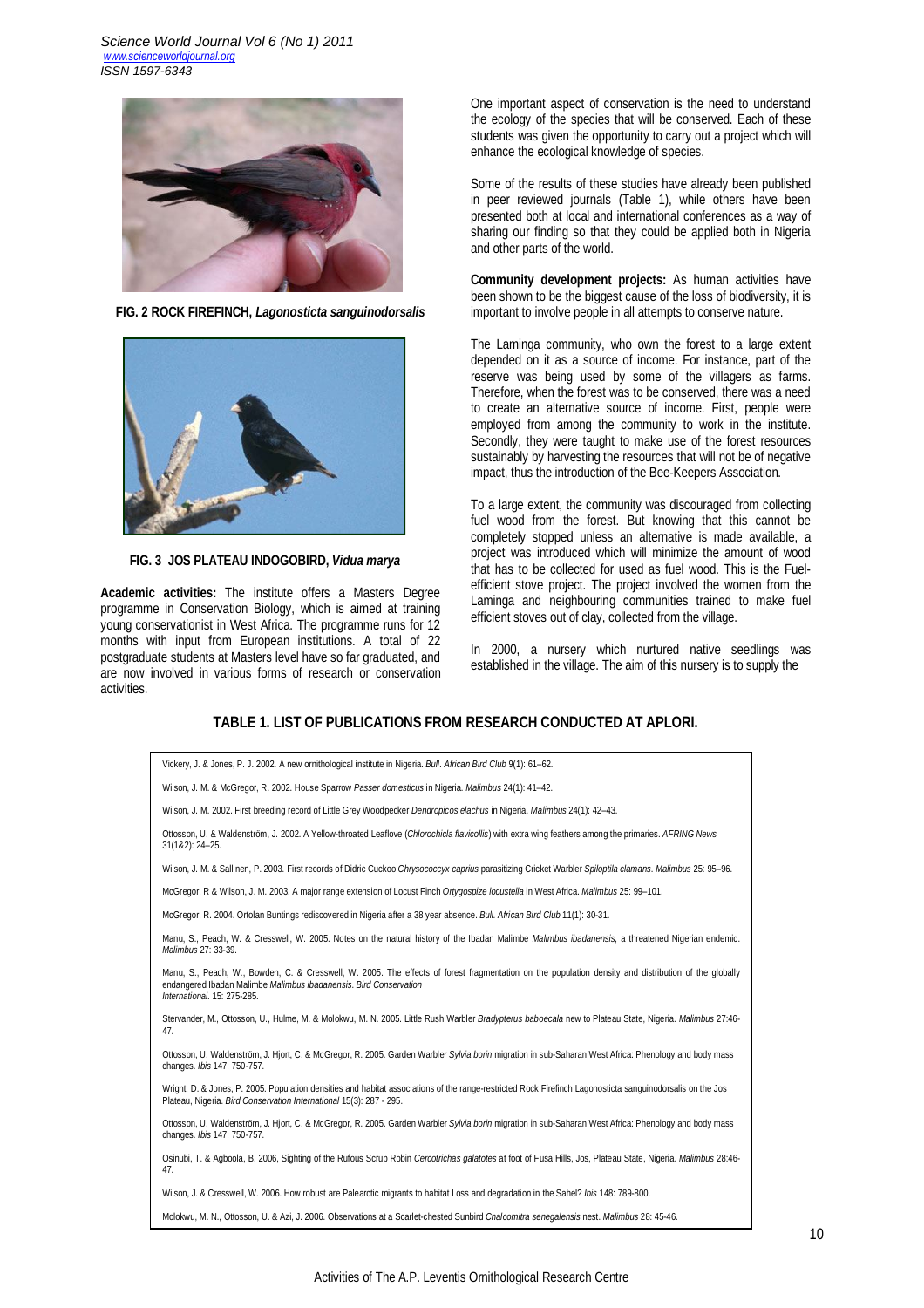### **Table 1 cont.**

| Mwansat, G. S.; Chaskda, A. A.; Longtong, G. T. 2006. A preliminary survey of the aquatic insects of Amurum Forest Reserve. Scientia Africana 5:35 - 37.                                                                                                                                                                                                        |
|-----------------------------------------------------------------------------------------------------------------------------------------------------------------------------------------------------------------------------------------------------------------------------------------------------------------------------------------------------------------|
| Manu, S., Peach, W. & Cresswell, W. 2007. The effects of edge, fragment size and degree of isolation on avian species richness in highly fragmented forest<br>in West Africa. Ibis 149: 287-297.                                                                                                                                                                |
| McGregor, R., Whittingham, M. J. & Cresswell, W. 2007. Survival rates of tropical birds in Nigeria, West Africa. Ibis 149: 615-618.                                                                                                                                                                                                                             |
| Hellgren, O., Waldenström, J., Peréz-Tris, J., Szöll_si, E., Hasselguist, D., Krizanauskiene, A., Ottosson, U. & Bensch, S. 2007. Detecting shifts of<br>transmission areas in avian blood parasites - a phylogenetic approach. Molecular Ecology 16: 1281-1290.                                                                                                |
| McGregor, R. Ottosson, U. & Cresswell, W. 2007. Moult of guinea savannah passerines in West Africa. Ostrich 78: 287-290.                                                                                                                                                                                                                                        |
| Molokwu, M.N., Ottosson, U. & Olsson, O. 2007. Feeding Behaviour Of Birds Foraging On Predictable Resources In Habitats Of Different Quality. Ostrich 78:<br>295-298.                                                                                                                                                                                           |
| Abalaka, J. I. and Manu, S. 2007. Factors affecting bird species diversity in the degrading Kagoro forest, Kaduna, Nigeria. Ostrich 78: 233-238.                                                                                                                                                                                                                |
| Manu, S. & Cresswell, W. 2007. Addressing sampling bias when counting forest birds in forest fragments by line transects: a West Africa case study. Ostrich<br>78: 281-286.                                                                                                                                                                                     |
| Wilson, J. M. and Cresswell, W. 2007. Identification of potentially competing Afrotropical and Palearctic bird species in the Sahel. Ostrich 78: 363-368.                                                                                                                                                                                                       |
| Cresswell, W., Wilson, J.M., Vickery1, J., Jones, P. & Holt, S. 2007. Changes in densities of Sahelian bird species in response to recent habitat degradation.<br>Ostrich 78: 247-253.                                                                                                                                                                          |
| Strandberg, R., Ottosson, U., Waldenström, J. & Hellgren, O. 2007. European Griffon Vulture Gyps fulvus observed at Yankari National Park in Nigeria.<br>Malimbus 29: 122-123.                                                                                                                                                                                  |
| Tobler, M. & Naurin, S. 2008. On the occurrence of the Alpine Swift Apus melba in Nigeria. Malimbus in press.                                                                                                                                                                                                                                                   |
| Brandt, M. S. & Cresswell, W. 2008. Breeding Behaviour, home range and habitat selection in Rock Firefinches Lagonosticta sanguinodorsalis, between the<br>wet and the dry season in central Nigeria. Ibis in press.                                                                                                                                            |
| Olmos, F., Ottosson, U. & Tende, T. 2008. A new record of the White-crowned Black Wheatear Oenanthe leucopyga for Nigeria. Malimbus in press.                                                                                                                                                                                                                   |
| Molokwu, M. Olson, O. Nilsson, J-Å. & Ottosson, U. 2008. Seasonal variation in patch use in a tropical African environment. Oikos 117: 892-898.                                                                                                                                                                                                                 |
| Gaidet, N., Cattoli, G., Hammoumi, S., Newman, S. H., Hagemeijer, W., Takekawa, J. Y., Cappelle, J., Dodman, T., Joannis, T., Gil, P., Monne, I., Fusaro, A.,<br>Shiwuua, M., Micheloni, P., Ottosson, U., Lubroth, J., Domenech, J., Monicat, F. 2008. Highly Pathogenic H5N2 Influenza genome detected in Healthy Wild<br>Anatidae Plos, Pathology, In Press. |
| Tende, T. & Ottosson, U. 2008. Current Status of the Vulture Populations within Yankari Game Reserve, Nigeria. Vulture News in press.                                                                                                                                                                                                                           |
| Brandt, M. J. & Cresswell W. 2008. Diurnal foraging routines in a tropical bird: how important is predation risk? Journal of Avian Biology                                                                                                                                                                                                                      |
| Wilson, J. M and Cresswell, W. Northern Wheatear <i>Oenanthe oenanthe</i> in the Sahel of West Africa: distribution, seasonal variation in abundance and habitat<br>associations. Ms in prep                                                                                                                                                                    |

villagers with free seedlings, which they can plant in their surroundings. The institute also carries out tree planting exercises, to cover up the bare areas in the Reserve. The seedlings for this exercise are also supplied by the nursery.

With the increase in the need for awareness, one of the strategies put in place by the institute, is organising nature programmes for children between the ages of 4 and 12 years. The programme is named "Children for Nature" aimed at enlightening children on the need to be aware of the natural environment and what role nature plays in their lives.

The women of the community were solely dependent on fuel wood collection as their source of income until it came under the management of the institute. For this reason, it was important to create alternative sources of income for them. There were therefore grouped according to their areas of interest (which include, poultry farming, adult education, petty trading, and dry season farming), and the institute is helping them to realise their goals in these various areas of interest.

The community development programmes have been able to create awareness to the members of the community. In 2010, for instance, with the cooperation of the community, over 400 trees have been planted both in the village and in the Reserve.

On the 15th of August 2008, the second Memorandum of understanding was successfully signed between the Institute, University of Jos, Nigerian Conservation Foundation (NCF) and

the Laminga community, an indication that the conservation efforts of the Institute made a positive impact in the lives of the members of the community.

### **REFERENCES**

Balmford, A., Moore, J. L., Brooks, T., Burgress, N., Hansen, L. A., Williams, P. & Rahbek, C. (2001). Conservation conflicts across Africa. *Science*, 291, 2616-2619.

Bibby, C. J., Burgess, N. & Hill, D. A. (2000). *Bird Census Techniques.* Academic press, London.

BirdLife International (2000). *Threatened Birds of the World*. BirdLife International, Cambridge.

Brooks, T. & Thompson, H. S. (2001) Current bird conservation issues in Africa*. The Auk*, 188, 575-582.

Brooks, T. M., Mittermeier, R. A., Mittermeier, C. G., Da Fonseca, G. A. B., Rylands, A. B., Konstant, W. R., Flick, J. P., Oldfield, S., Magin, G. & Hilton-Taylor, C. (2002). Habitat loss and extinction in the hotspots of biodiversity. *Conservation Biology*, 16, 909-923.

Dowsett, R. J. & Forbe-Watson, A. D. (1993). *Checklist of the Birds of the Afrotropical and Malagasy Regions*. Tauraco Press, Liege Belgium.

Ezealor, A. U. (2001). Nigeria. *Important Bird Areas in Africa and Associated Islands: Priority sites for conservation* (Fishpool, L. D. C. and Evans, M. I.), Pisces Publications and BirdLife International, Newbury and Cambridge, UK.